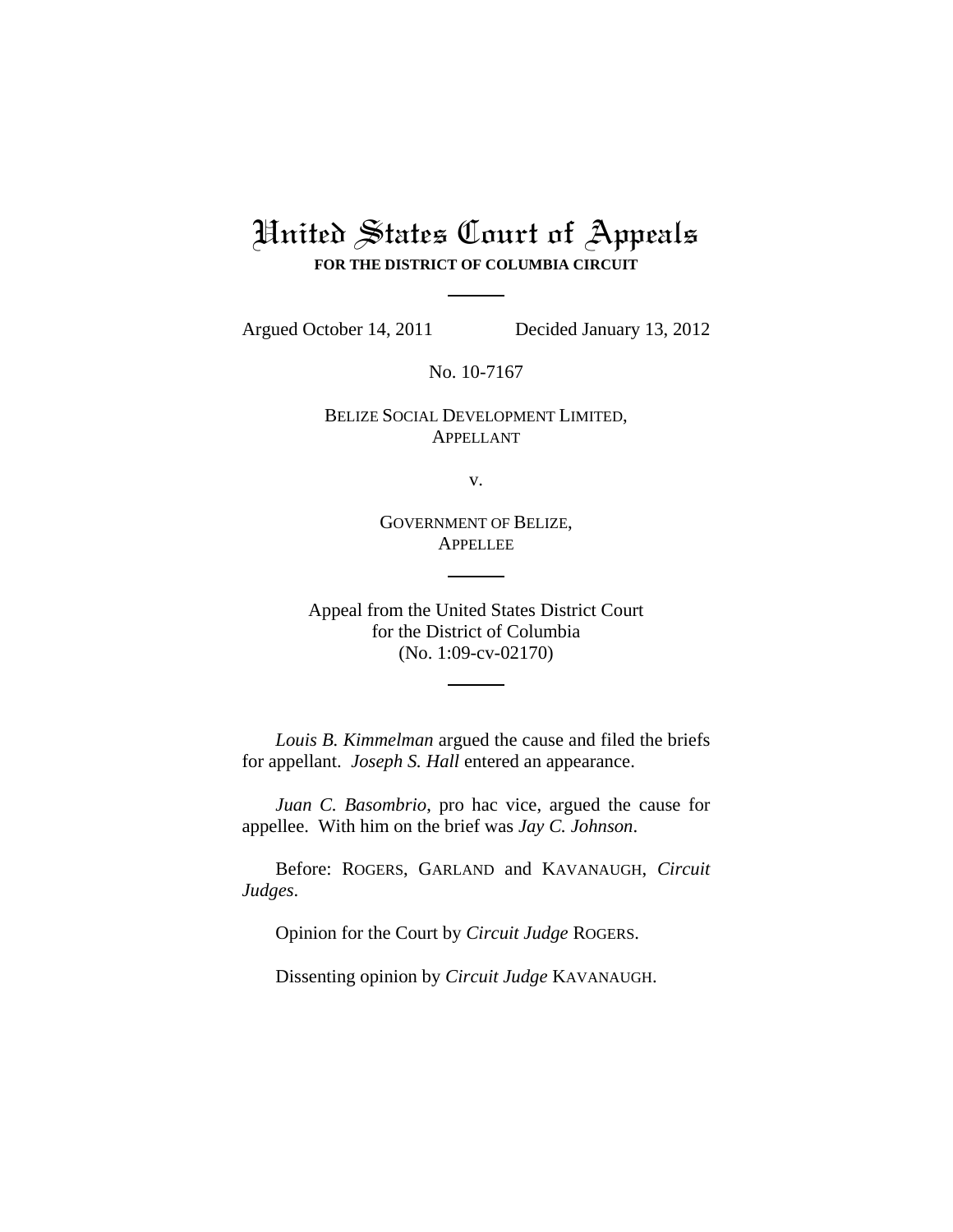ROGERS, *Circuit Judge*: This case involves a petition to confirm and enforce a foreign arbitration award against the Government of Belize pursuant to section 207 of the Federal Arbitration Act, 9 U.S.C. § 207. The plaintiff appeals an order staying the proceeding pending the outcome of related litigation in Belize. We conclude that the stay order as issued exceeded the proper exercise of authority of the district court and remand the case for further proceedings.

**I.** 

The Federal Arbitration Act, 9 U.S.C. § 201–208 (2006) ("FAA"), codifies the Convention on the Recognition and Enforcement of Foreign Arbitral Awards, which addresses "the recognition and enforcement of arbitral awards made in the territory of a State other than the State where the recognition and enforcement of such awards are sought." Art. I, *opened for signature* June 10, 1958, 21 U.S.T. 2517, 330 U.N.T.S. 3 ("New York Convention"). Under the New York Convention, "[e]ach Contracting State shall recognize arbitral awards as binding and enforce them in accordance with the rules of procedure of the territory where the award is relied upon." *Id.* art. III. Section 207 of the FAA provides that the district court, when exercising its original jurisdiction pursuant to section 203 of the FAA, "shall confirm the award unless it finds one of the grounds for refusal or deferral of recognition or enforcement of the award specified in the said Convention." 9 U.S.C. § 207. Article VI of the Convention limits the grounds for deferral of a decision on enforcement to those specified in Article  $V(1)(e)$ : enforcement proceedings may be adjourned only if "an application for the setting aside or suspension of the award has been made to a competent authority," N.Y. Convention art. VI, "of the country in which, or under the law of which, that award was made," *id.* art. V(1)(e).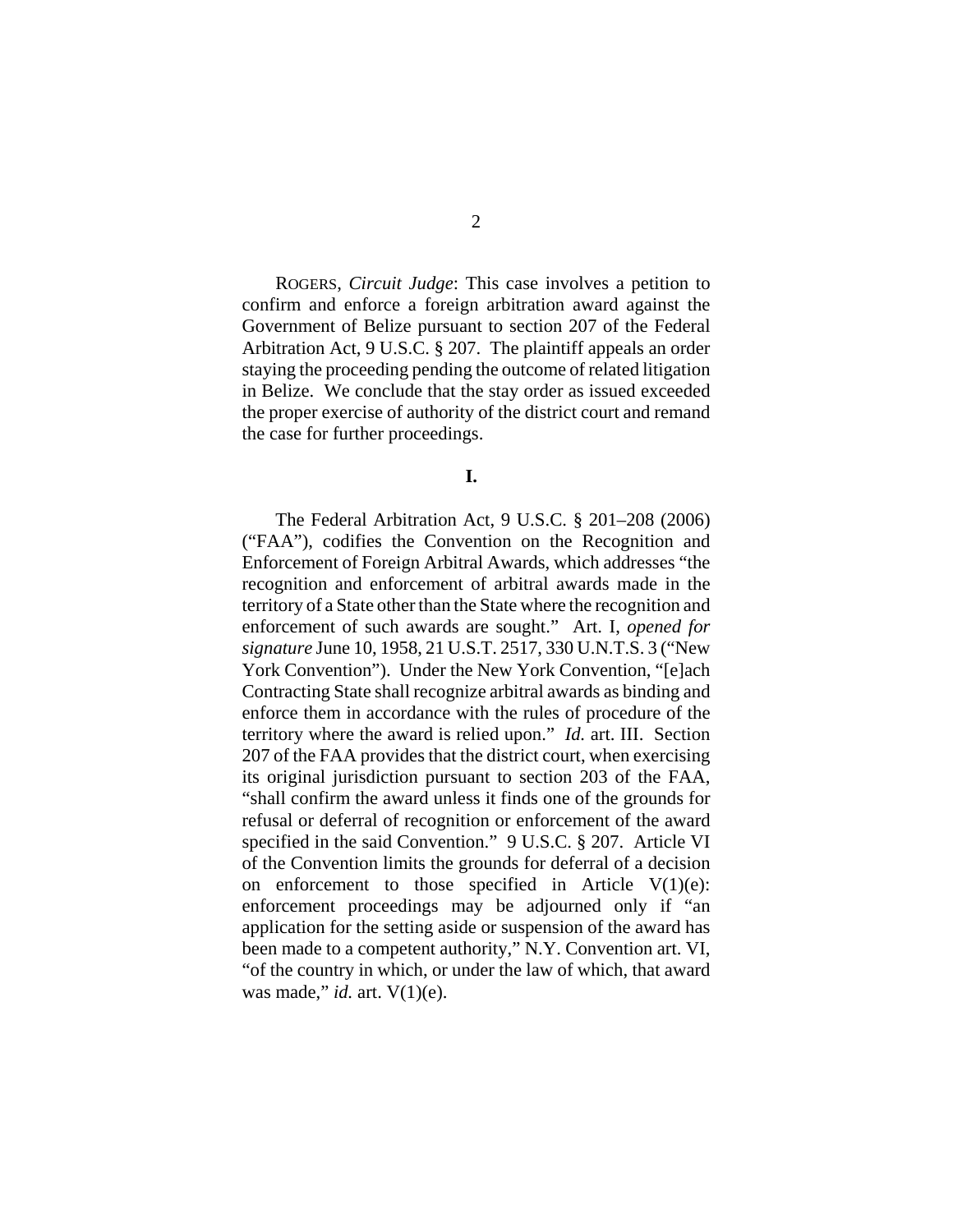Consistent with the "emphatic federal policy in favor of arbitral dispute resolution" recognized by the Supreme Court as "appl[ying] with special force in the field of international commerce," *Mitsubishi Motors Corp. v. Soler Chrysler-Plymouth, Inc.*, 473 U.S. 614, 631 (1985), the FAA affords the district court little discretion in refusing or deferring enforcement of foreign arbitral awards: the Convention is "clear" that a court "may refuse to enforce the award only on the grounds explicitly set forth in Article V of the Convention." *TermoRio S.A. E.S.P. v. Electranta S.P.,* 487 F.3d 928, 935 (D.C. Cir. 2007) (quoting *Yusuf Ahmed Alghanim & Sons, W.L.L. v. Toys "R" Us, Inc.,* 126 F.3d 15, 23 (2d Cir. 1997)); *see also Alghanim & Sons*, 126 F.3d at 20. It is equally clear that a court may adjourn enforcement proceedings only on the grounds explicitly set forth in Article V(1)(e) of the Convention. *See* N.Y. Convention art. VI.

The facts underlying the issuance of the challenged stay order are as follows. On September 19, 2005, the Prime Minister of Belize executed an "Accommodation Agreement" with Belize Telemedia Limited ("Telemedia")<sup>1</sup> on behalf of the Government of Belize. The Agreement called for Telemedia to acquire certain properties "in order to better accommodate the Government's telecommunications needs," and "in consideration" for which the Government of Belize agreed to give Telemedia a number of assurances and benefits. Gov't

<sup>1</sup> The original party to the Agreement was Belize Telecommunications Limited. On May 29, 2007, pursuant to the Belize Telecommunications Undertaking (Belize Telecommunications Limited Operators) Vesting Act of 2007, the businesses of Belize Telecommunications Limited were transferred to Belize Telemedia Limited.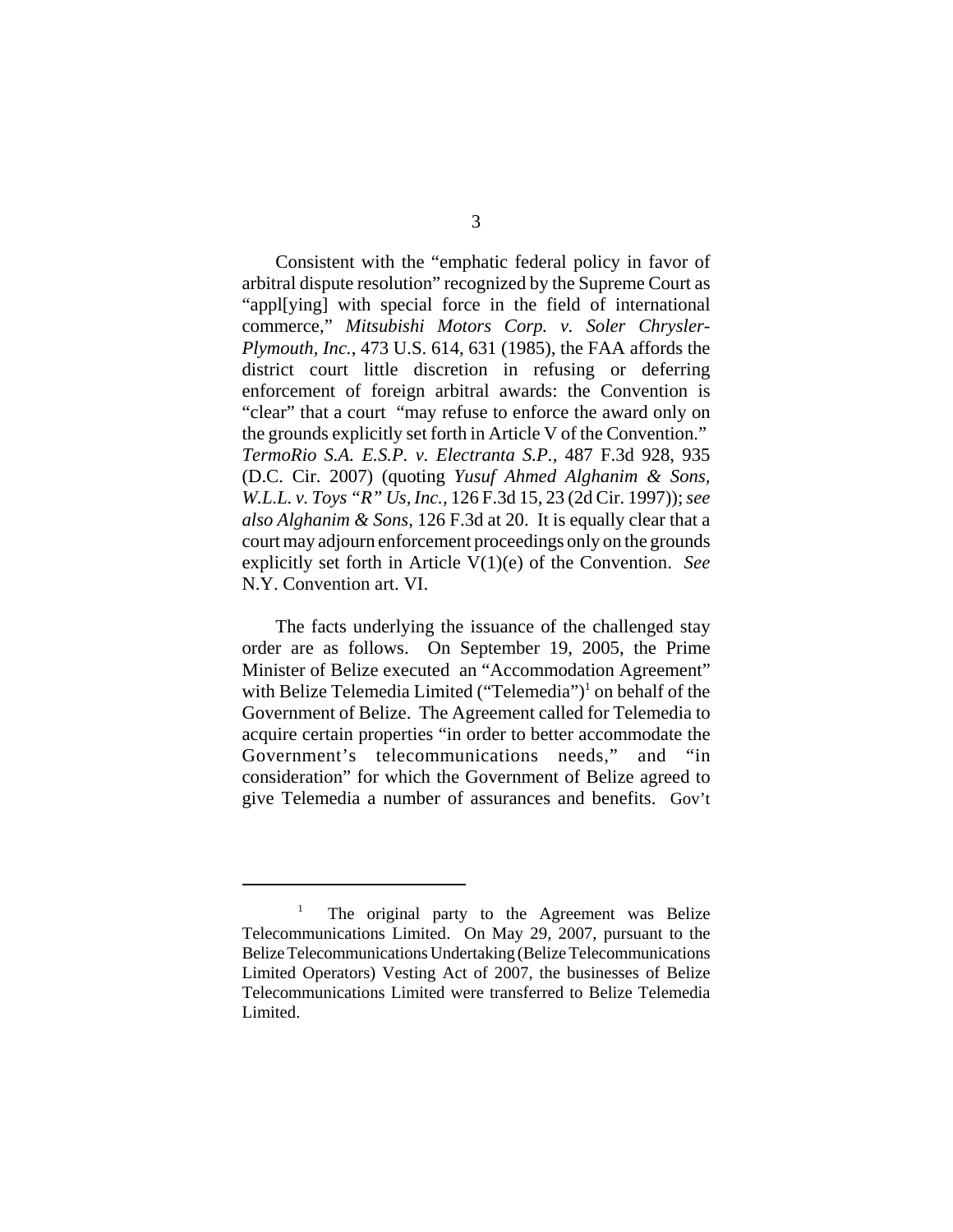Telecomm. Accomodn. Agrmt. § 1, Sept. 19, 2005.<sup>2</sup> Telemedia would be entitled to: a tax set-off for purposes of a guaranteed 15% minimum rate of return, favorable business tax treatment, and exemption from import taxes. The Agreement stated that it was governed by Belize law, *id.* § 15.1, and that if Telemedia were to bring proceedings against the Government of Belize or its assets in relation to the Agreement, the Government "irrevocably and unconditionally" waived its immunity, *id.* § 15.5. Additionally, the Agreement provided:

> Any dispute arising out of or in connection with this Agreement including any question regarding its existence, validity or termination, which cannot be resolved amicably between the parties shall be referred to and finally resolved by arbitration under the London Court of International Arbitration (LCIA) Rules which Rules are deemed to be incorporated by reference under this Section. There shall be 3 arbitrators.

## *Id.* § 15.2.

On February 8, 2008, a new Prime Minister, who also served as the Minister of Finance of Belize, publically and formally announced that he believed the Agreement was invalid and would not abide by it. Telemedia, claiming breaches of the Agreement, invoked the arbitration clause and submitted a request for arbitration to the LCIA on May 9, 2008. Although notified, the Government of Belize did not participate in the proceedings. The arbitral tribunal issued a final award on March

<sup>2</sup> Belize and Telemedia subsequently adopted three amendments to the Agreement on November 21, 2005, December 15, 2006, and January 7, 2008. The "Agreement" referenced in this opinion includes these amendments.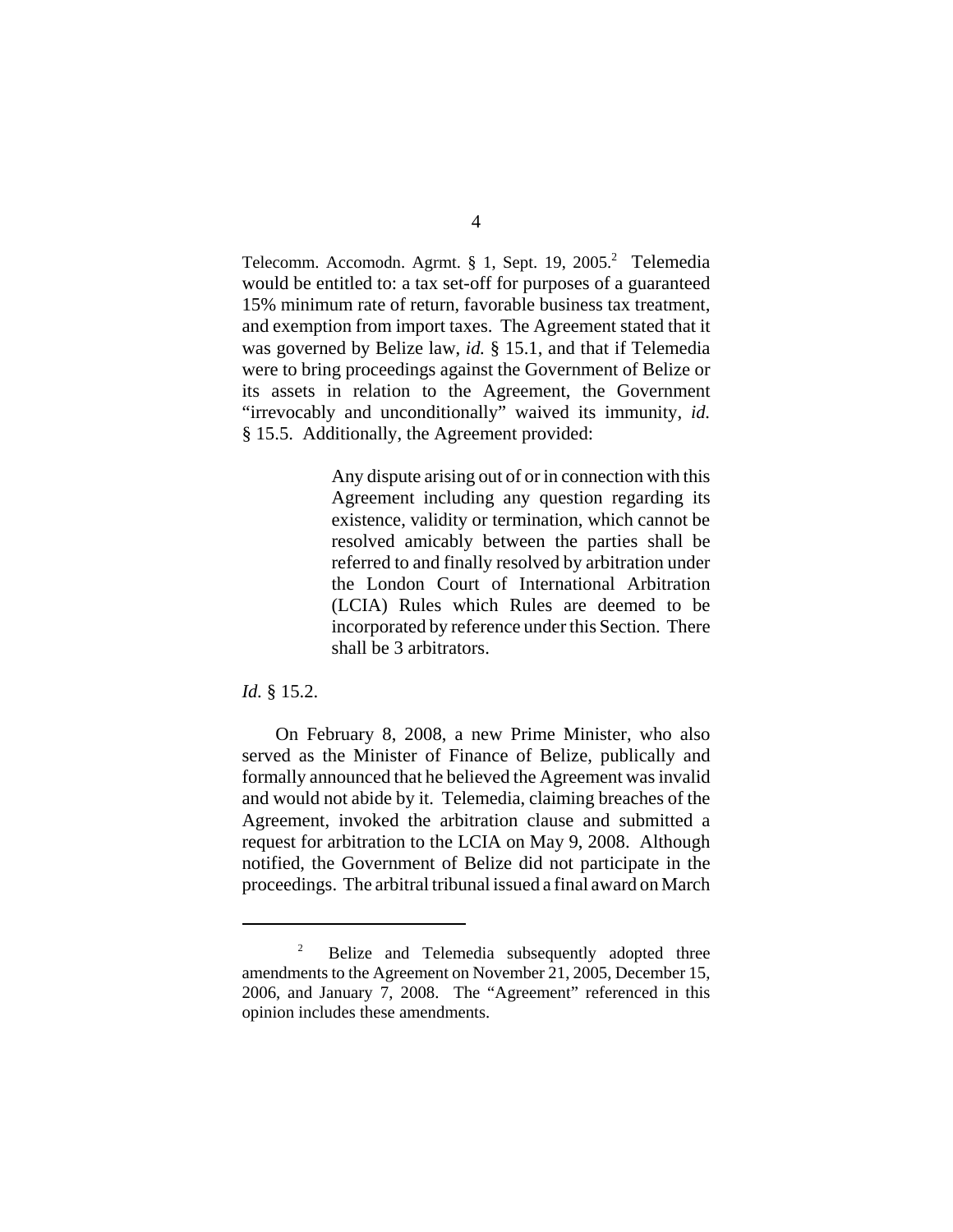18, 2009, ("Final Award") ruling that the Agreement was valid and binding on the Government of Belize under Belize law, and that it had jurisdiction over Telemedia's claims, which it concluded were meritorious and entitled Telemedia to declaratory relief and damages of over 38 million in Belize dollars. On March 20, 2009, the Prime Minister repeated his view that the Agreement was illegal and invalid, noted that the local courts had rejected its provisions on tax exemption, and stated that the Government of Belize would "not be bound by any ruling of a foreign arbitral tribunal where that ruling conflicts with a position taken by Belize's superior courts." Resp't Mot. Stay or, in Alternative, Dismiss Pet., Exh. 29 (Decl. Juan Basombrio, Esq. Mar. 26, 2010, attaching newspaper article quoting Prime Minister). The same day, Telemedia assigned the monetary portion of the Final Award to Belize Social Development Limited ("BSDL"), a company incorporated in the British Virgin Islands.

 On April 6, 2009, the Attorney General of Belize sued Telemedia and BSDL in the Belize Supreme Court, alleging that "enforcement of the 'Final Award' . . . would be contrary and repugnant to the Constitution and the Laws of Belize," and sought to block its enforcement. *Id*. Exh. 1 (Decl. of Michael Young, S.C., Mar. 26, 2010, attaching the Fixed Claim Form 1–2). The court issued an *ex parte* interim injunction prohibiting Telemedia and BSDL from pursuing enforcement of the Final Award in any jurisdiction outside of Belize. *See id.* Exh. 5 (Order, Apr. 7, 2009, at 2). When Telemedia sought to have the court discharge the injunction and issue a declaration that the Final Award was valid and binding on the Government of Belize, the court, on July 20, 2009, extended the injunction "until the conclusion of the Claim herein or until further Order." *Id*. Exh. 12 (Order, July 20, 2009, at 2); *see id.* Exh. 13 (Sup. Ct. Decision, July 20, 2009).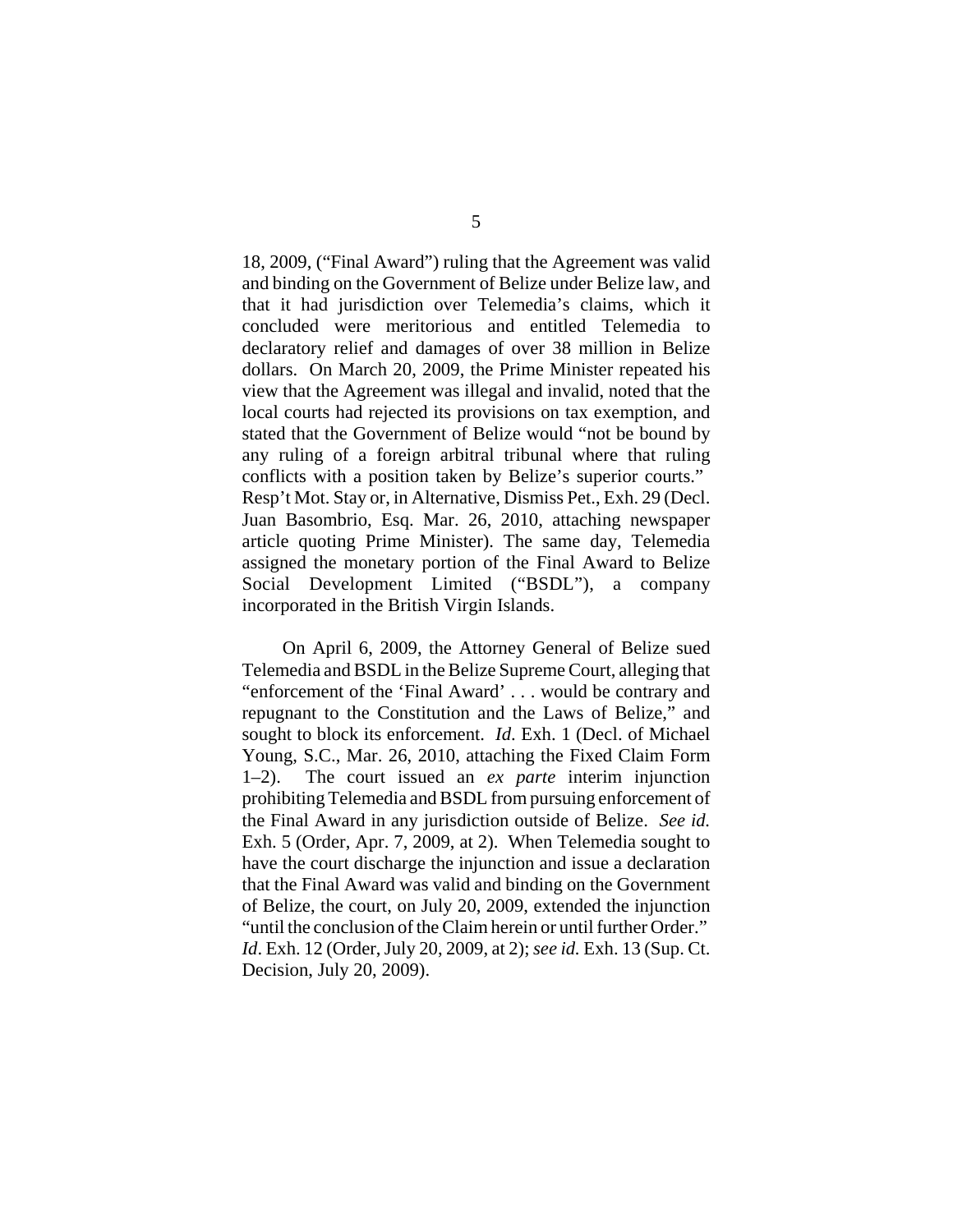On November 16, 2009, BSDL filed a petition in the district court here to confirm and enforce the Final Award pursuant to section 207 of the FAA, 9 U.S.C. § 207. The Government of Belize moved to stay or, in the alternative, to dismiss the petition. It also amended the Supreme Court Judicature Act "to strengthen the provisions relating to contempt of court" by subjecting persons who fail to comply with an injunction to fines up to \$250,000, or imprisonment for five to ten years, or both, with an additional fine of \$100,000 for each day the offense continues. Supreme Court of Judicature (Amendment) Act, 2010, c. 91, § 106A (Belize). Citing this enactment, BSDL moved to suspend the district court's scheduling order and for a status conference. The district court denied BSDL's motion to suspend and its subsequent motions to clarify. By minute order of October 12, 2010, the district court granted Belize's motion to stay the petition to confirm "pending resolution of the parties' case before the Belize Supreme Court."

BSDL appeals the stay order or, in the alternative, if the order is not final, requests that its appeal be treated as a petition for a writ of mandamus.

## **II.**

This court has treated an attempted appeal as an application for a writ of mandamus, and granted effective relief, where a "stay order as issued exceeded the proper exercise of authority of the District Court." *Dellinger v. Mitchell*, 442 F.2d 782, 782 (D.C. Cir. 1971); *see id.* at 788–89; *cf. Ukiah Adventist Hosp. v. FTC*, 981 F.2d 543, 548–49 & n.6 (D.C. Cir. 1992) (citing *Sierra Rutile Ltd. v. Katz*, 937 F.2d 743, 749 (2d Cir. 1991); *Beard v. Carrollton R.R.*, 893 F.2d 117, 120 (6th Cir. 1989)). Given the "carefully crafted framework for the enforcement of international arbitration awards" *TermoRio*, 487 F.3d at 935, presented in the FAA and the New York Convention, it is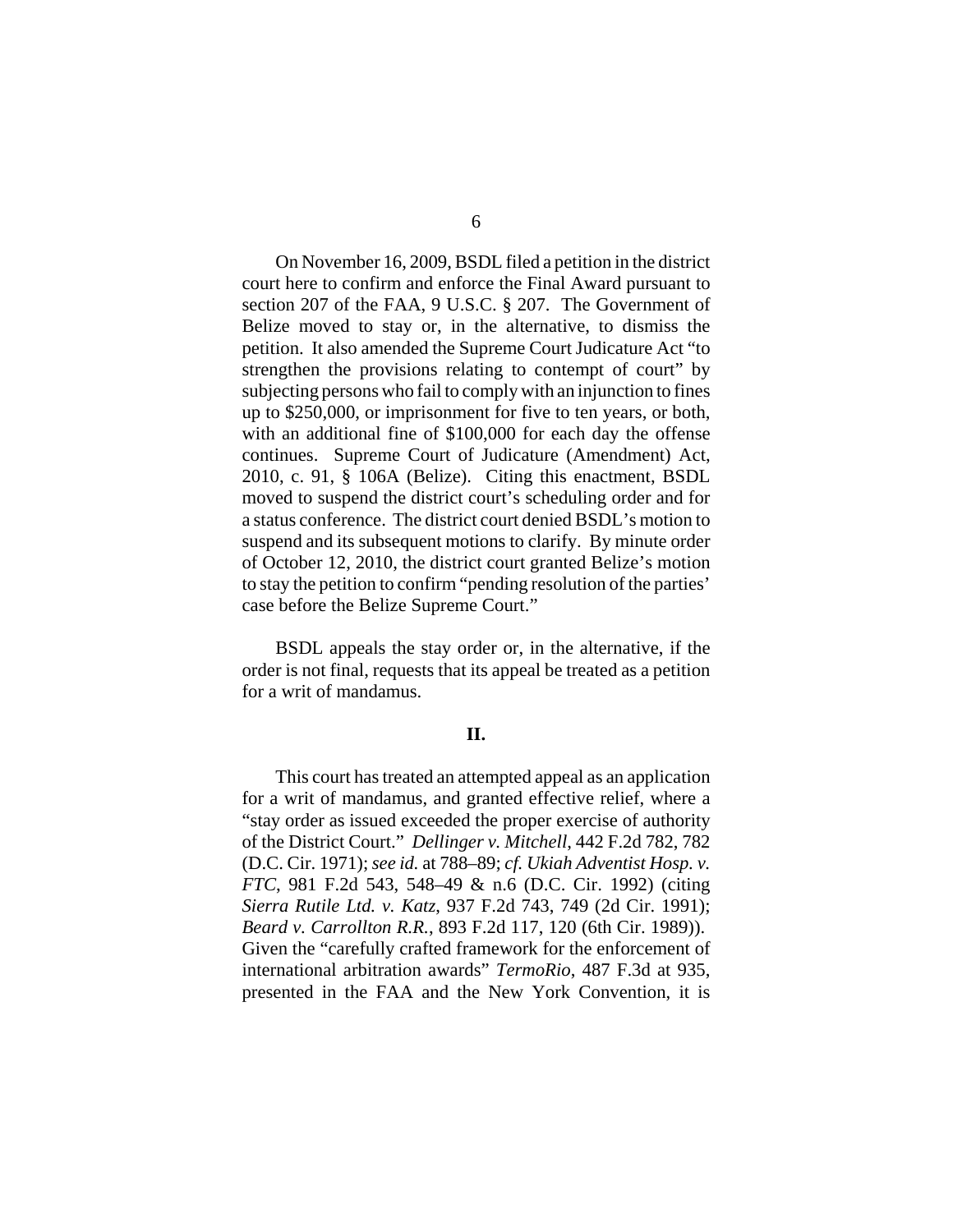evident that the stay order as issued exceeded the proper exercise of authority of the district court.

"The traditional use of the writ [of mandamus] in aid of appellate jurisdiction both at common law and in the federal courts has been to confine an inferior court to a lawful exercise of its prescribed jurisdiction or to compel it to exercise its authority when it is its duty to do so." *Roche v. Evaporated Milk Assn.*, 319 U.S. 21, 26 (1943); *see Cheney v. Dist. Court for Dist. of Columbia*, 542 U.S. 367, 380 (2004). Because the writ, *see* 28 U.S.C. § 1651(a), is a "'drastic and extraordinary' remedy," *Cheney*, 542 U.S. at 380 (quoting *Ex parte Fahey*, 332 U.S. 258, 259–60 (1947)), "only exceptional circumstances amounting to a judicial usurpation of power or a clear abuse of discretion will justify [its] invocation," *id*. (citations and internal quotation marks omitted). Accordingly, the writ will issue only upon the satisfaction of three conditions: there must be "no other adequate means to attain the relief [the petitioner] desires"; "the petitioner must satisfy the burden of showing that [its] right to issuance of the writ is clear and indisputable"; and "the issuing court, in the exercise of its discretion, must be satisfied that the writ is appropriate under the circumstances." *Id.* at 380–81 (citations and internal quotation marks omitted). BSDL's appeal satisfies each of these conditions.

**1.** "Ordinarily mandamus may not be resorted to as a mode of review where a statutory method of appeal has been prescribed or to review an appealable decision of record." *Roche*, 319 U.S. at 28. The relief BSDL desires — "forthwith consideration of" its petition for enforcement — "could obviously not be preserved for presentation on appeal from the ultimate disposition of this litigation in the District Court." *Dellinger*, 442 F.2d at 790. Nor is there a statutory method of appeal applicable to the stay.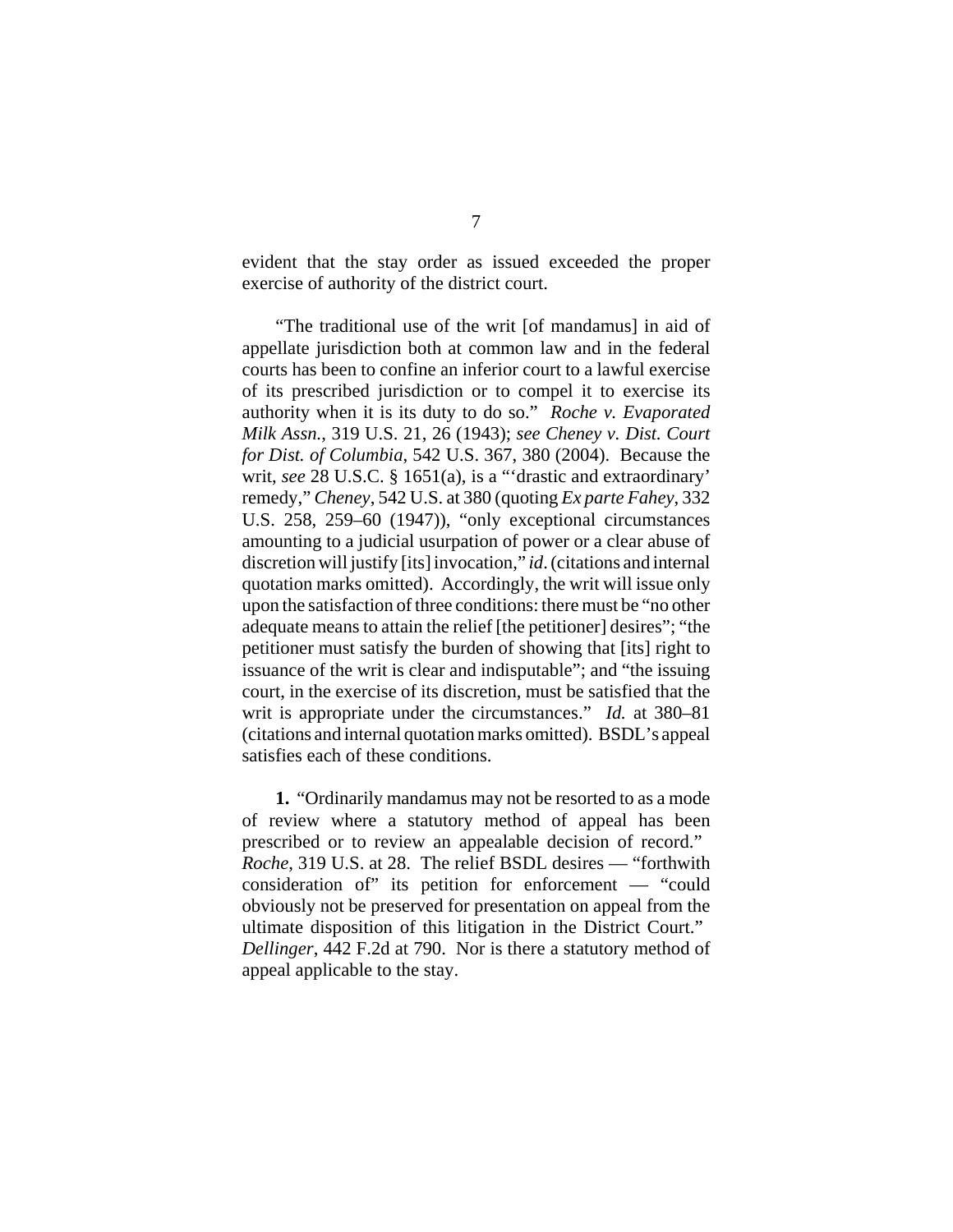"[A] stay is not ordinarily a final decision for purposes of [28 U.S.C.] § 1291," *Moses H. Cone Mem'l Hosp. v. Mercury Constr. Corp.*, 460 U.S. 1, 10 n.11 (1983), but may be where the effect of the stay is to put the plaintiff "effectively out of court," *id.* at 9; *see Idlewild Liquor Corp. v. Epstein*, 370 U.S. 713, 715 n.2 (1962). BSDL invokes the "effectively out of court" doctrine in support of its appeal. The doctrine's applicability, however, "is limited to cases where . . . the object of the stay is to require all or an essential part of the federal suit to be litigated" outside of federal court. *Moses H. Cone*, 460 U.S. at 10 n.11. Because the pending action in Belize has no preclusive effect on the district court's disposition of the petition to enforce pursuant to the FAA and the New York Convention, *see* N.Y. Convention art. V(1)(e); *Karaha Bodas v. Perusahaan Pertambangan Minyak*, 335 F.3d 357, 367–68 (5th Cir. 2003), the unidentified "object" of the stay could hardly be "to require all or an essential part," *Moses H. Cone*, 460 U.S. at 10 n.11, of the enforcement petition to be litigated in Belize. *See Kreditverein der Bank v. Nejezchleba*, 477 F.3d 942, 946–47 (8th Cir. 2007); *Boushel v. Toro Company*, 985 F.2d 406, 408–09 (8th Cir. 1993). The stay at issue may be sufficiently indefinite as to require a finding of pressing need, *see infra* subpart 2, but it is not so indefinite as to constitute the equivalent of a dismissal under the "effectively out of court" doctrine. *See Dellinger*, 442 F.2d at 785. Therefore, the statutory method of appeal under § 1291, even as applied to stay orders under the "effectively out of court" doctrine, does not afford BSDL adequate means to attain the relief it requests.

BSDL also invokes the collateral order doctrine of *Cohen v. Beneficial Industrial Loan Corp.*, 337 U.S. 541 (1949). This court has acknowledged the similarities between the requirements for mandamus and collateral order review. *See In re Sealed Case No. 98-3077*, 151 F.3d 1059, 1063 n.4 (D.C. Cir. 1998) (citing *In re Papandreou*, 139 F.3d 247, 250 (D.C. Cir.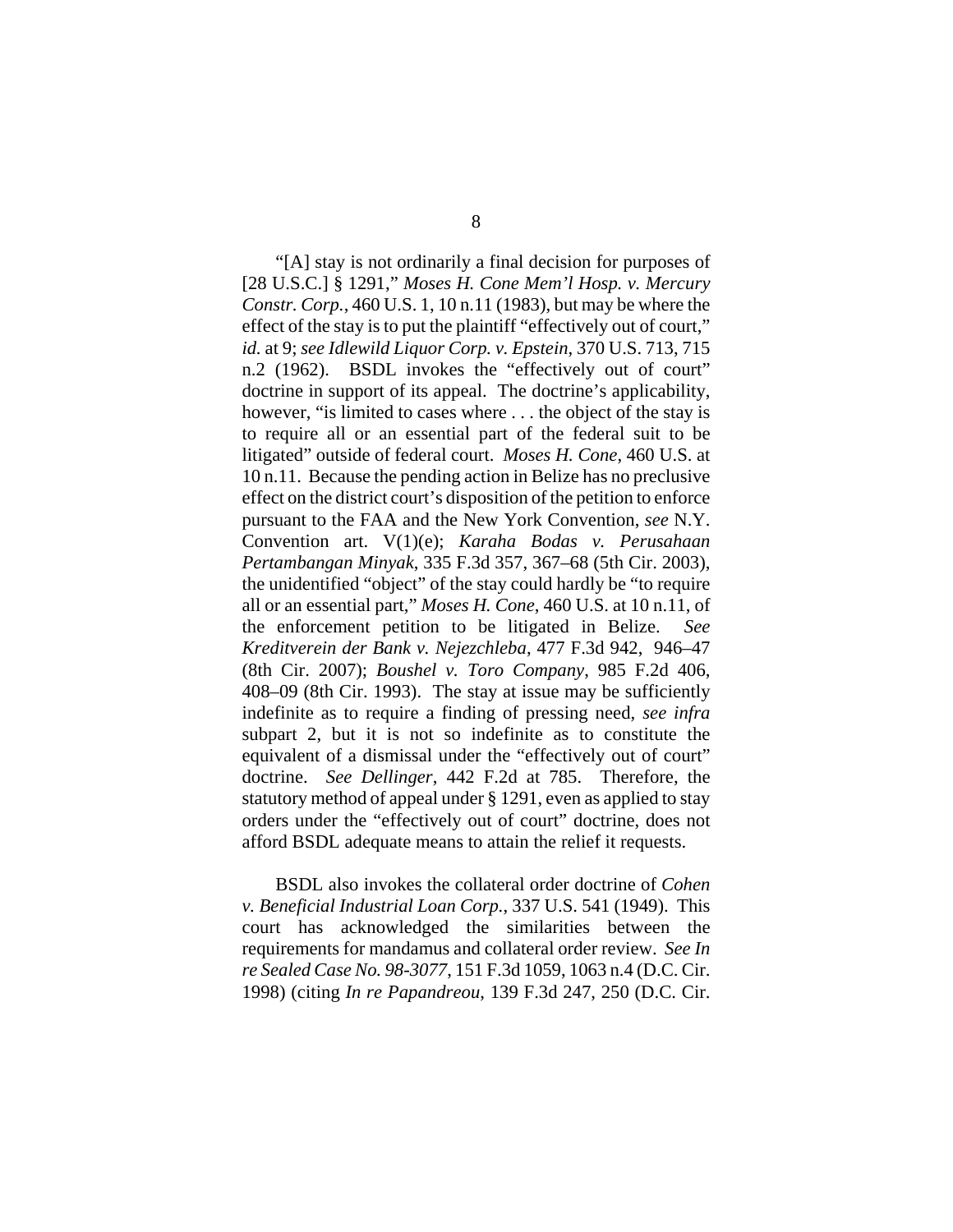1998)); *In re Kessler*, 100 F.3d 1015, 1016 (D.C. Cir. 1996); *see also* 16 CHARLES A. WRIGHT, ARTHUR R. MILLER, & EDWARD H. COOPER, FEDERAL PRACTICE & PROCEDURE § 3932.1, at 510 & n.32.5 (2d ed. 1996 & Supp. 2011). In cases where "the claim of appealability [is] not insubstantial," the court is mindful of "the advantage of limiting the use of appellate recourse in response to stay orders, yet keeping the door open for the occasional case reflecting abuse of discretionary authority." *Dellinger*, 442 F.2d at 790. Because BSDL has shown a clear and indisputable right to the issuance of the writ and the writ is appropriate here, we proceed with the analysis under the mandamus framework. *See In re Sealed Case No. 98-3077*, 151 F.3d at 1063 n.4; *cf. United States v. Gonzales*, 150 F.3d 1246, 1250 n.1 (10th Cir. 1998), *cert. denied* 525 U.S. 1129 (1999).

**2.** BSDL has shown a "clear and indisputable" right to the issuance of the writ, for the issuance of the stay was not based on a ground set forth in the New York Convention. Under the FAA, Articles V(1)(e) and VI of the New York Convention provide the only grounds on which the district court "may, if it considers it proper, adjourn the decision" on enforcement: "If an application for the setting aside or suspension of the award has been made to a competent authority," N.Y. Convention art. VI, "of the country in which, or *under the law of which*, that award was made," *id.* art. V(1)(e) (emphasis added). *See* 9 U.S.C. § 207.

In support of the stay, the Government of Belize relies on section 15.1 of the Agreement, which states the law of Belize governs the Agreement, in contending that Belize is the country "under the law of which" the Final Award was made.<sup>3</sup> The

<sup>&</sup>lt;sup>3</sup> The fact that Belize is not a party to the New York Convention is irrelevant. If the place of the award is "in the territory of a party to the Convention, all other Convention states are required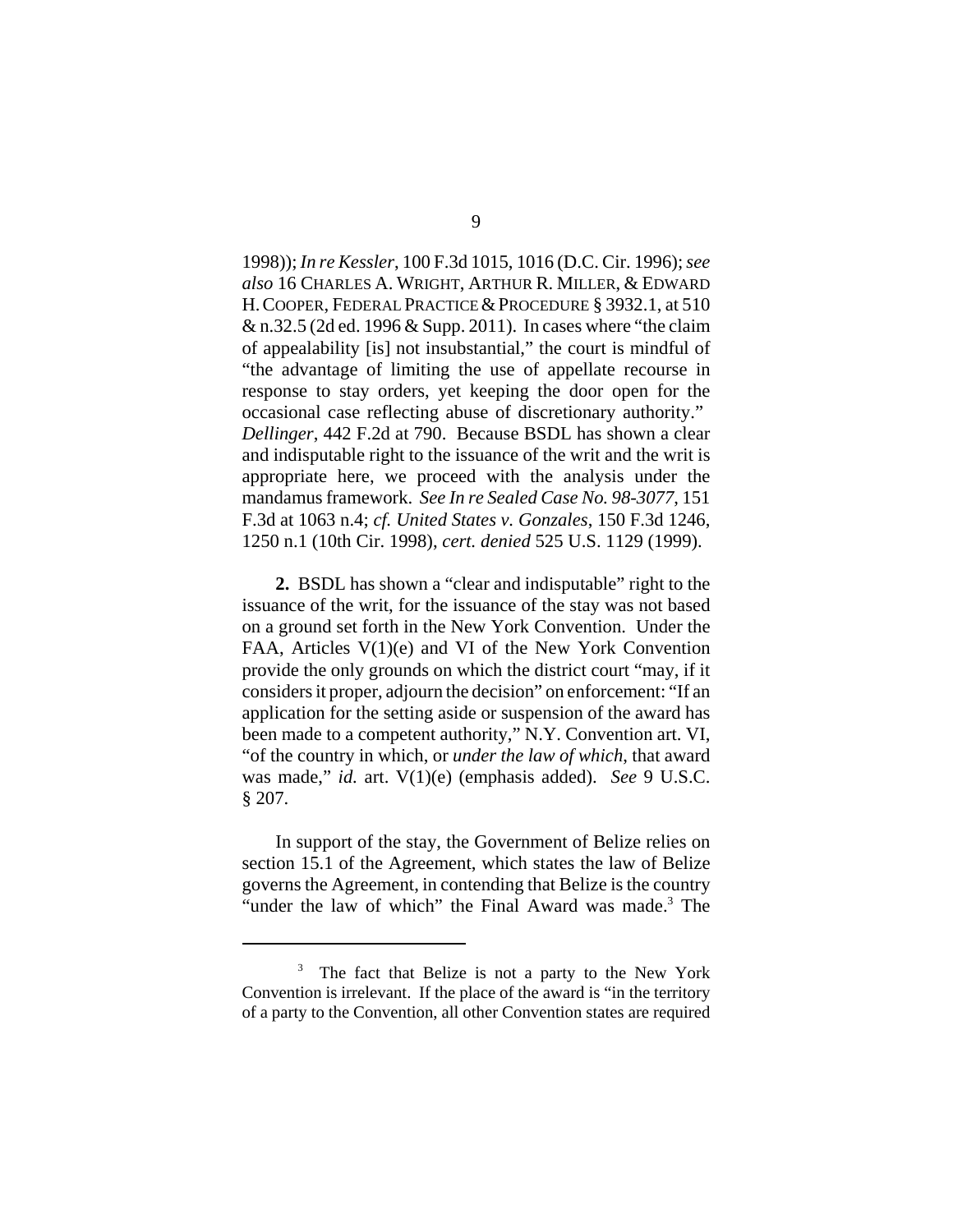phrase "under the law of which" in Article  $V(1)(e)$ , however, refers to the procedural law governing the arbitration, not the substantive law governing the Agreement. *See Karaha Bodas v. Perusahaan Pertambangan Minyak*, 364 F.3d 274, 289 (5th Cir. 2004); *Alghanim & Sons,* 126 F.3d at 21 & n.3; *M & C Corp. v. Erwin Behr GmbH & Co.*, 87 F.3d 844, 847–48 (6th Cir. 1996); *Int'l Trading & Indus. Inv. Co. v. DynCorp Aerospace Tech.*, 763 F. Supp. 2d 12, 21 n.5 (D.D.C. 2011); *Int'l Standard Elec. Corp. v. Bridas Sociedad Anonima*, 745 F. Supp. 172, 177–78 (S.D.N.Y. 1990); RESTATEMENT (THIRD) OF INT'L COMM. ARB. § 5–12 (2010). The Government of Belize cites no authority to the contrary. The Agreement provides that the LCIA Rules govern arbitration arising from any dispute over its terms. Because the arbitration occurred in London and under the arbitral laws of England, the courts of England are the competent authority with primary jurisdiction over the Final Award; absent proceedings for setting aside or suspending the Final Award in those courts, the Government of Belize can offer no basis on which to conclude that the stay of BSDL's petition for enforcement was properly issued under the FAA and New York Convention.<sup>4</sup>

to recognize and enforce the award, regardless of the citizenship or domicile of the parties to the arbitration." *Creighton Ltd. v. Gov't of the State of Qatar*, 181 F.3d 118, 121 (D.C. Cir. 1999). The Award was rendered in London, and BSDL seeks enforcement in the United States; both England and the United States are parties to the New York Convention.

<sup>&</sup>lt;sup>4</sup> The possibility of "multiple judicial proceedings on the same legal issues" affords the district court no other justification for the stay, for these "are characteristic of the confirmation and enforcement of international arbitral awards under the Convention." *Karaha Bodas*, 335 F.3d at 368*.*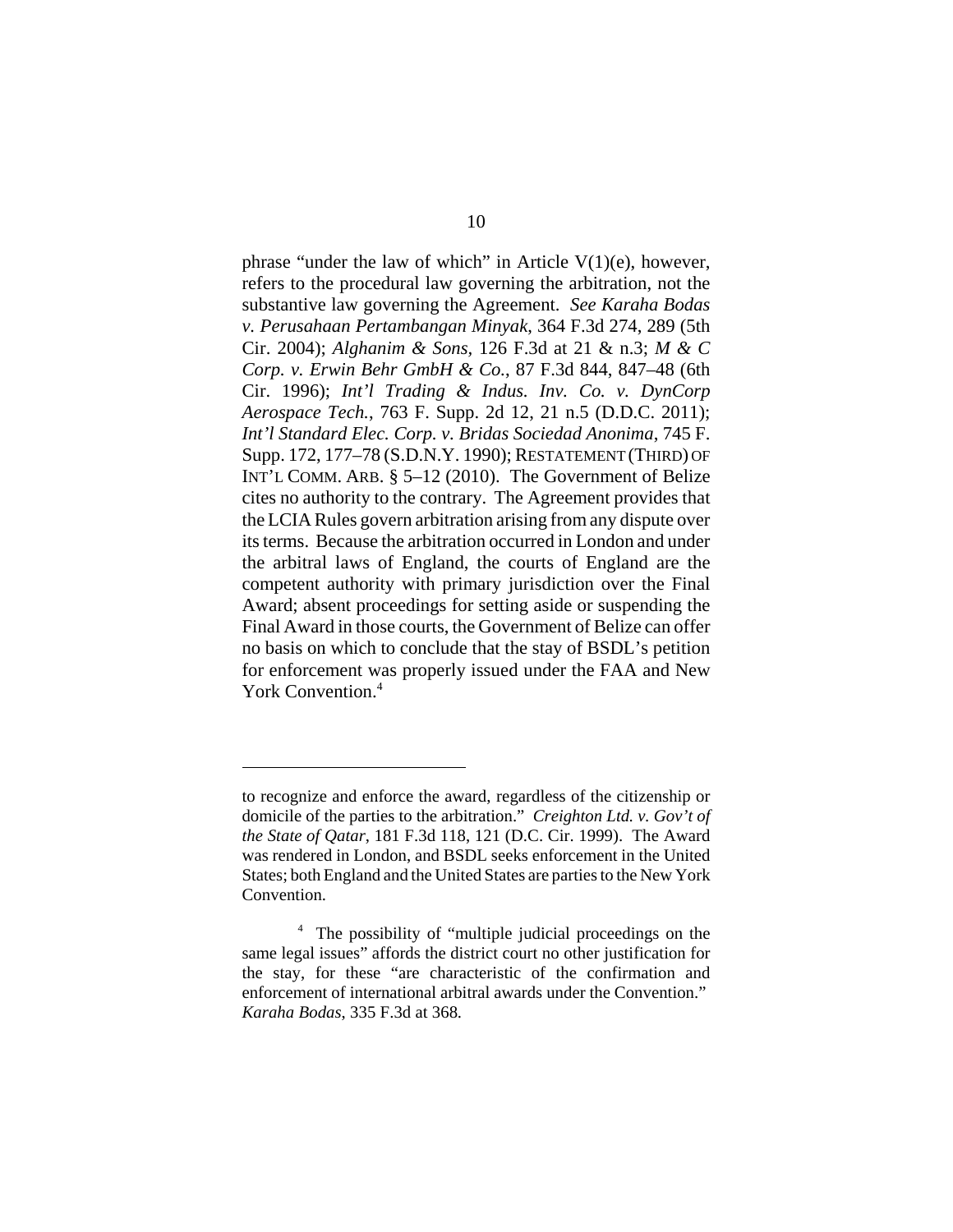Furthermore, to the extent the stay purported to be issued pursuant to the district court's inherent authority in the interest of judicial economy, "[t]he applicable jurisprudence appears in *Landis v. North American Co.*, 299 U.S. 248 (1936)." *Dellinger*, 442 F.2d at 786; *see McSurely v. McClellan*, 426 F.2d 664 (D.C. Cir. 1970); *cf. Obaydullah v. Obama*, 609 F.3d 444, 449 (D.C. Cir. 2010). In *Landis*, the Supreme Court instructed that a court abuses its discretion in ordering a stay "of indefinite duration in the absence of a pressing need." 299 U.S. at 255*.* A stay is "immoderate and hence unlawful unless so framed in its inception that its force will be spent within reasonable limits, so far at least as they are susceptible of prevision and description," and "an order which is to continue by its terms for an immoderate stretch of time is not to be upheld as moderate because conceivably the court that made it may be persuaded at a later time to undo what it has done." *Id.* at 257. Underlying the Court's analysis was a recognition that "[o]nly in rare circumstances will a litigant in one cause be compelled to stand aside while a litigant in another settles the rule of law that will define the rights of both." *Id.* at 255.

The scope of the stay and the reasons for its issuance determine whether a stay is immoderate. For instance, in *Trujillo v. Conover & Co. Communications*, 221 F.3d 1262, 1264 (11th Cir. 2000), the Eleventh Circuit held that a stay until "the Bahamanian Courts conclude their review" of related litigation was immoderate because it was indefinite in scope and the order provided "no reason sufficient to justify the indefinite stay." *Id.* at 1264–65. The Government of Belize would distinguish *Trujillo*, along with *Landis* and presumably *Dellinger*, by interpreting those stays to encompass all possible appeals, while here the stay encompasses only the case pending before the Belize Supreme Court. Yet the record fails to show either what a "resolution" of that case would entail or when such a resolution is likely to be reached, and so the stay has "the legal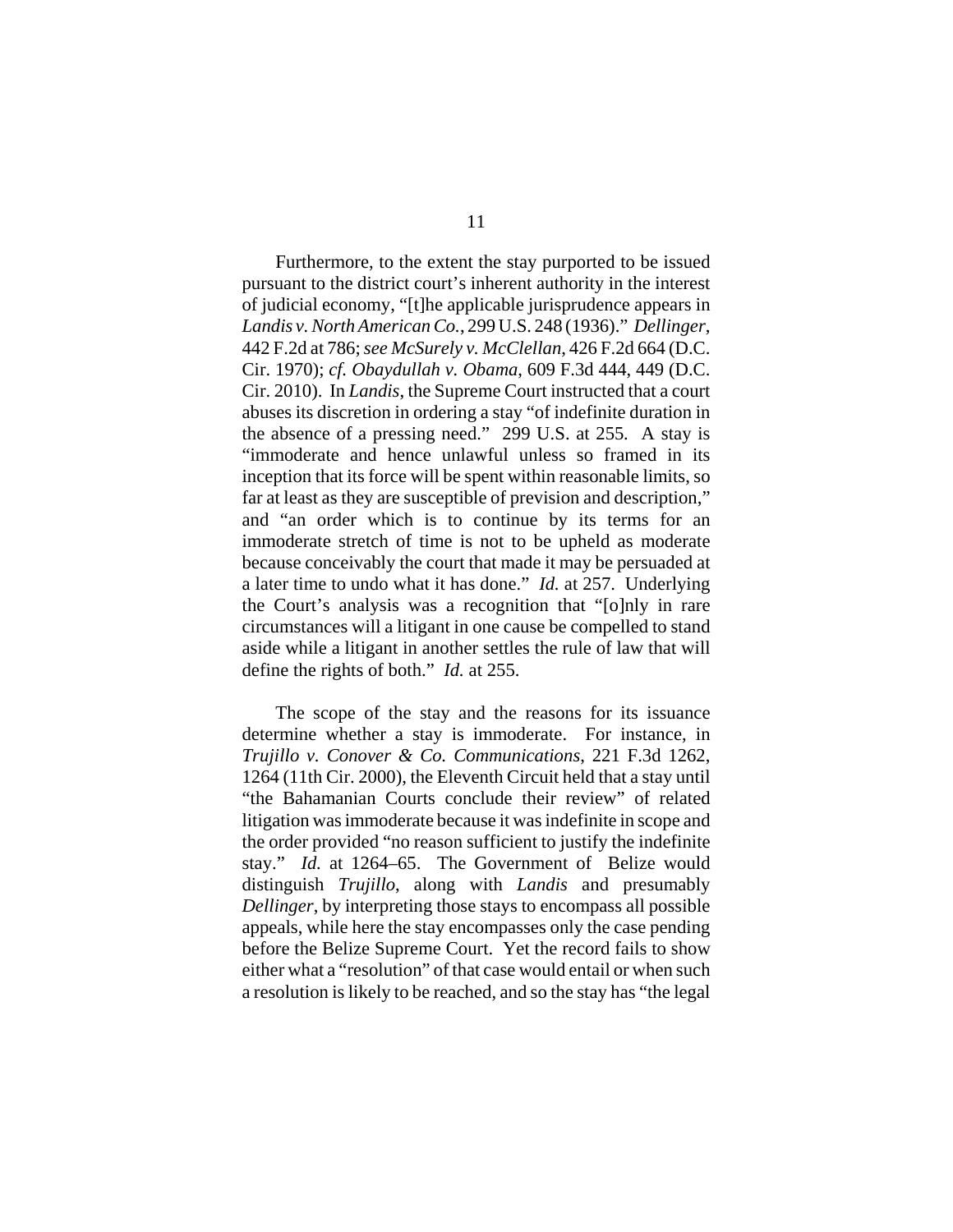effect of preventing [BSDL] from proceeding with [its] claims in federal court for an indefinite period of time, potentially for years." *King v. Cessna Aircraft Co.*, 505 F.3d 1160, 1169 (11th Cir. 2007). The Government of Belize is not in a position to offer the rationales in *Dellinger*, 442 F.2d at 785, where the U.S. government expressed concern that proceeding with a civil case would circumvent court orders in a criminal case and suggested resolution of the latter would result in stipulations between the parties in the former. Such concerns would be irrelevant under the FAA and the New York Convention, and there appears to be no possibility of a stipulation here. And unlike in *Trujillo*, 221 F.3d at 1264; *see also King*, 505 F.3d at 1172, the stay order includes no provision for status updates or further review.

 Hence, the stay as issued is sufficiently indefinite to require a finding of a pressing need under *Landis*. The Government's suggestion such a finding is required only where there is a "fair possibility that the stay will work damage to someone else," Appellee's Br. 27 (quoting *Landis*, 299 U.S. at 255), ignores that in *Landis* sufficient damage consisted of undue delay of the kind BSDL suffers here. *See Landis*, 299 U.S. at 256. As this court has interpreted and applied *Landis*, a district court's issuance of an indefinite stay order must be supported by "a balanced finding that such need overrides the injury to the party being stayed." *Dellinger*, 442 F.2d at 787. And the court has vacated stay orders where "the [d]istrict [c]ourt has not advanced any reason for a stay of such potentially long duration." *McSurely*, 426 F.2d at 671; *cf. Dellinger*, 442 F.2d at 787. Here, as in *Dellinger* and *McSurely*, no articulation of need, pressing or otherwise, accompanied issuance of the stay order. Nor did the district court engage in the interest balancing required by *Landis*, which calls for the district court, in "the exercise of judgment," to "weigh competing interests and maintain an even balance," 299 U.S. at 254–55, between the court's interests in judicial economy and any possible hardship to the parties, *see id.*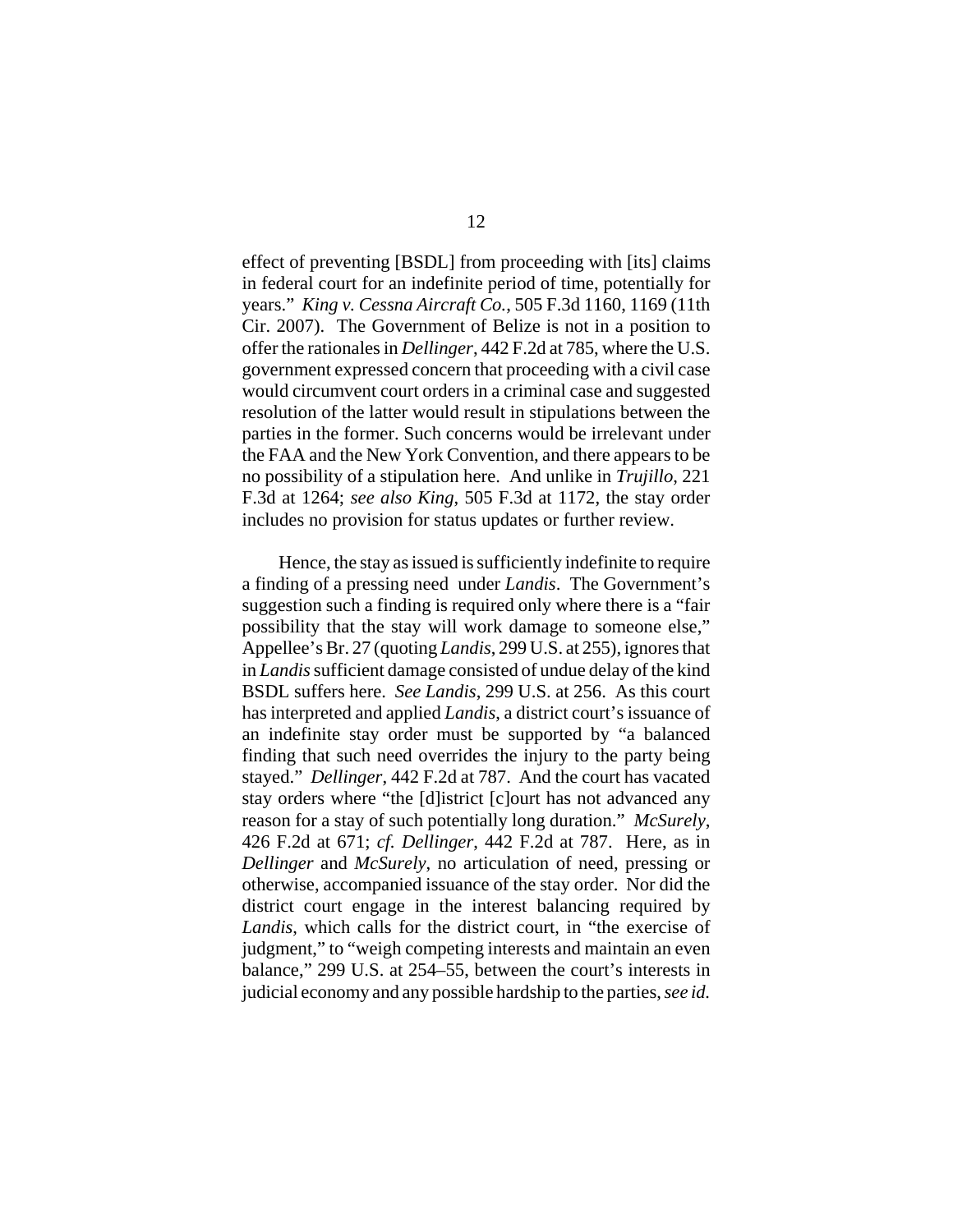at 259. Therefore the order as issued, staying BSDL's petition pending foreign litigation of indefinite duration, exceeded the proper exercise of discretion by the district court under *Landis*.

**3**. Mandamus is appropriate because the FAA, by codifying the New York Convention, provides a carefully structured scheme for the enforcement of foreign arbitral awards and represents an "emphatic federal policy in favor of arbitral dispute resolution," which "applies with special force in the field of international commerce." *Mitsubishi Motors Corp.*, 473 U.S. at 631. The plain terms of the FAA instruct a district court reviewing a foreign arbitral award to "confirm the award unless it *finds* one of the grounds for refusal or deferral of recognition or enforcement . . . specified in the [New York] Convention." 9 U.S.C. § 207 (emphasis added). No such finding supported issuance of the stay here, and that alone is sufficient to justify mandamus. Moreover, there could not have been such a finding under Article VI of the Convention, for no "application for the setting aside or suspension of the award" had been made to a "competent authority" in England, the "country in which" and "under the laws of which [the] award was made." N.Y. Convention arts. V(1)(e), VI.

Given the federal courts' "virtually unflagging obligation . . . to exercise the jurisdiction given them," *Hoai v. Sun Ref. & Mktg. Co.,* 866 F.2d 1515, 1519 (D.C. Cir. 1989) (quoting *Moses H. Cone*, 460 U.S. at 15) (internal quotation marks omitted), the original jurisdiction vested in the district court by section 203 of the FAA and the limitations on that authority under section 207 of the FAA defined the district court's task: to review and grant BSDL's petition to confirm the Final Award absent a finding that an enumerated exception to enforcement specified in the New York Convention applied. The stay order as issued was not in conformity with federal law and international commitments, and the indefinite stay, lacking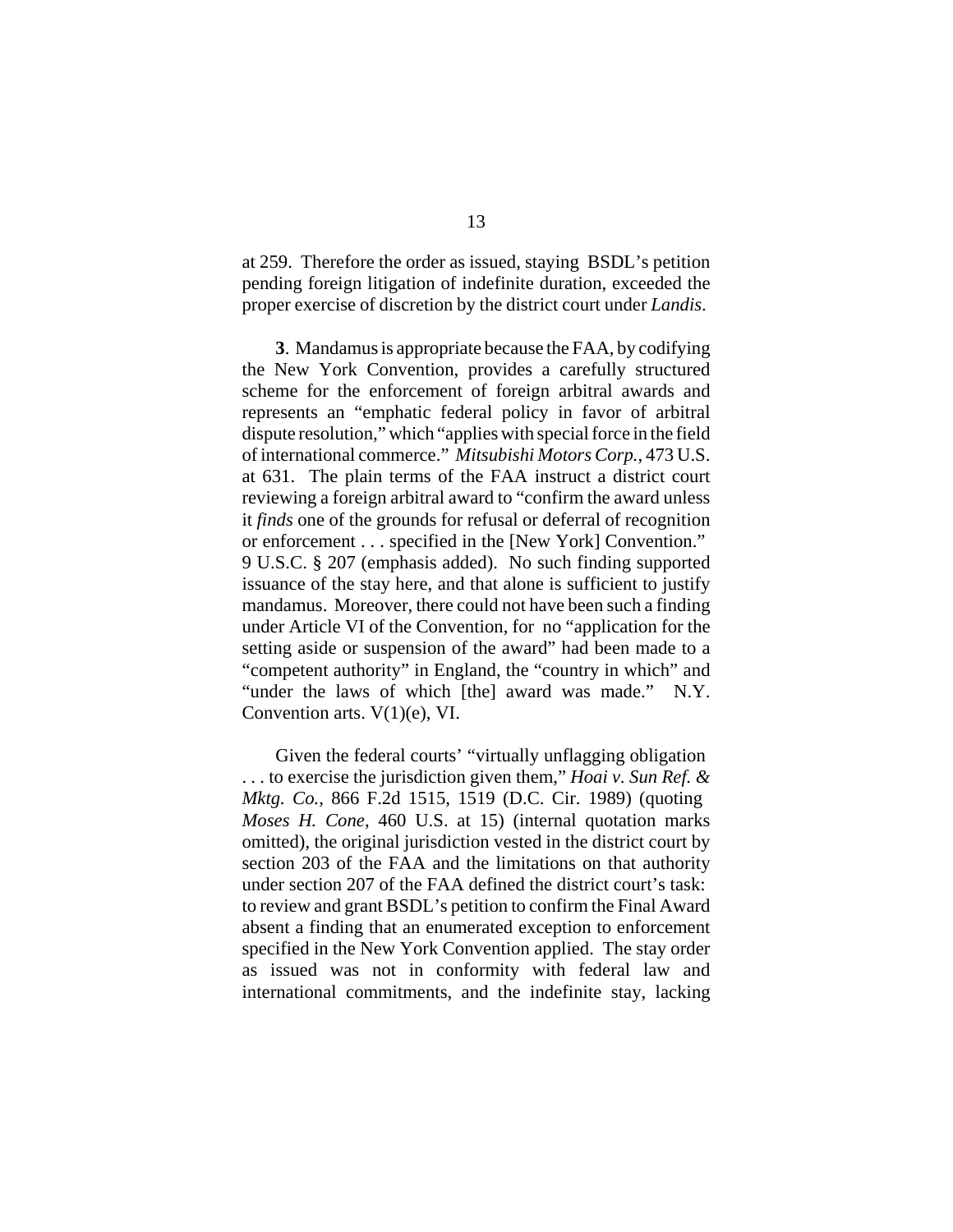justification by any pressing need, exceeded the bounds of any inherent authority the district court may have had to stay proceedings in the interest of judicial economy. Mandamus is appropriate here "to compel the district court to exercise its authority when it is its duty to do so." *Roche*, 319 U.S. at 26.

Our dissenting colleague makes much of the lack of an opposition to the stay. Instead of filing an opposition to the motion for a stay, BSDL filed a motion to suspend the scheduling order and for a status conference, advising the district court that its failure to respond was based not on agreement that a stay was warranted but on fear of criminal sanctions for violation of the anti-enforcement injunction issued by the Supreme Court of Belize. Both BSDL's petition to enforce the Final Award and Belize's motion to stay the enforcement proceedings alerted the district court that it was obligated to proceed in accordance with the FAA and the New York Convention. Contravening the clear dictates of this governing law, both federal and international, and lacking supporting reasoning of any kind, contrary to Supreme Court precedent, the district court's stay order is extraordinary in nature. Although our dissenting colleague repeatedly characterizes the stay order — which has already lasted for more than a year — as "temporary, " Dis. Op. 1, it in fact contained no temporal limitations and could very well last indefinitely.

We conclude that there is no need to vacate the stay or mandate any action by the district court; instead, we remand the case because this court may "rightfully assume that the [district] court will conduct further proceedings not inconsistent with our opinion," *Dellinger*, 442 F.2d at 790.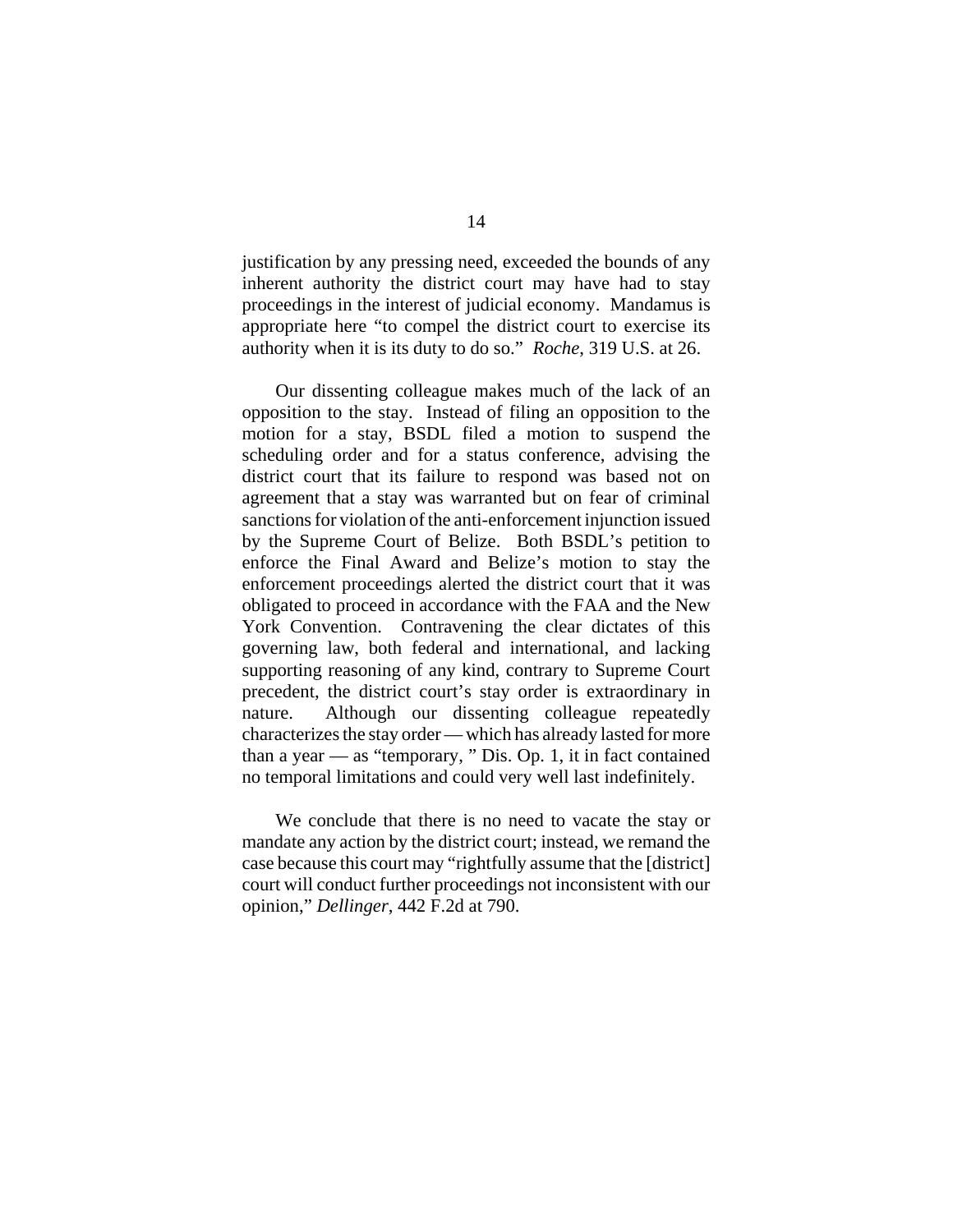## KAVANAUGH, *Circuit Judge*, dissenting:

I respectfully dissent. This case arises out of a messy commercial dispute between a Belize company and the Government of Belize. A London arbitration panel ruled in favor of the Belize company. The company then sued in U.S. District Court to enforce the arbitration award. Because of ongoing judicial proceedings in Belize related to this matter, the Government of Belize asked for a temporary stay, which was *uncontested* by the company. The District Court then entered a temporary stay – understandably, since the stay is only temporary and the company did not oppose it.

The company has now appealed and, in the alternative, sought mandamus to overturn the temporary stay. But we do not have appellate jurisdiction. As the majority opinion appears to acknowledge, there is no final order because the company was not placed "effectively out of court," nor does this case fit within the narrow confines of the collateral order doctrine. *See Moses H. Cone Mem'l Hosp. v. Mercury Constr. Corp.*, 460 U.S. 1, 10 n.11 (1983) ("most stays do not put the plaintiff 'effectively out of court'"; stays are final orders when "the object of the stay is to require all or an essential part of the federal suit to be litigated in a state forum"); *id*. at 12 (stay order falls within collateral order doctrine when it "amounts to a refusal to adjudicate the merits").

Although the majority opinion does not assert that we have appellate jurisdiction under the principles governing appeals of final or collateral orders, it invokes mandamus jurisdiction. But mandamus is an "extraordinary" remedy reserved for correcting egregious missteps by a district court, not for upending temporary stay orders – and particularly not temporary stay orders like the one here, which was issued in response to an *uncontested* temporary stay motion. *See Cheney v. U.S. Dist. Court*, 542 U.S. 367, 380 (2004) (writ of